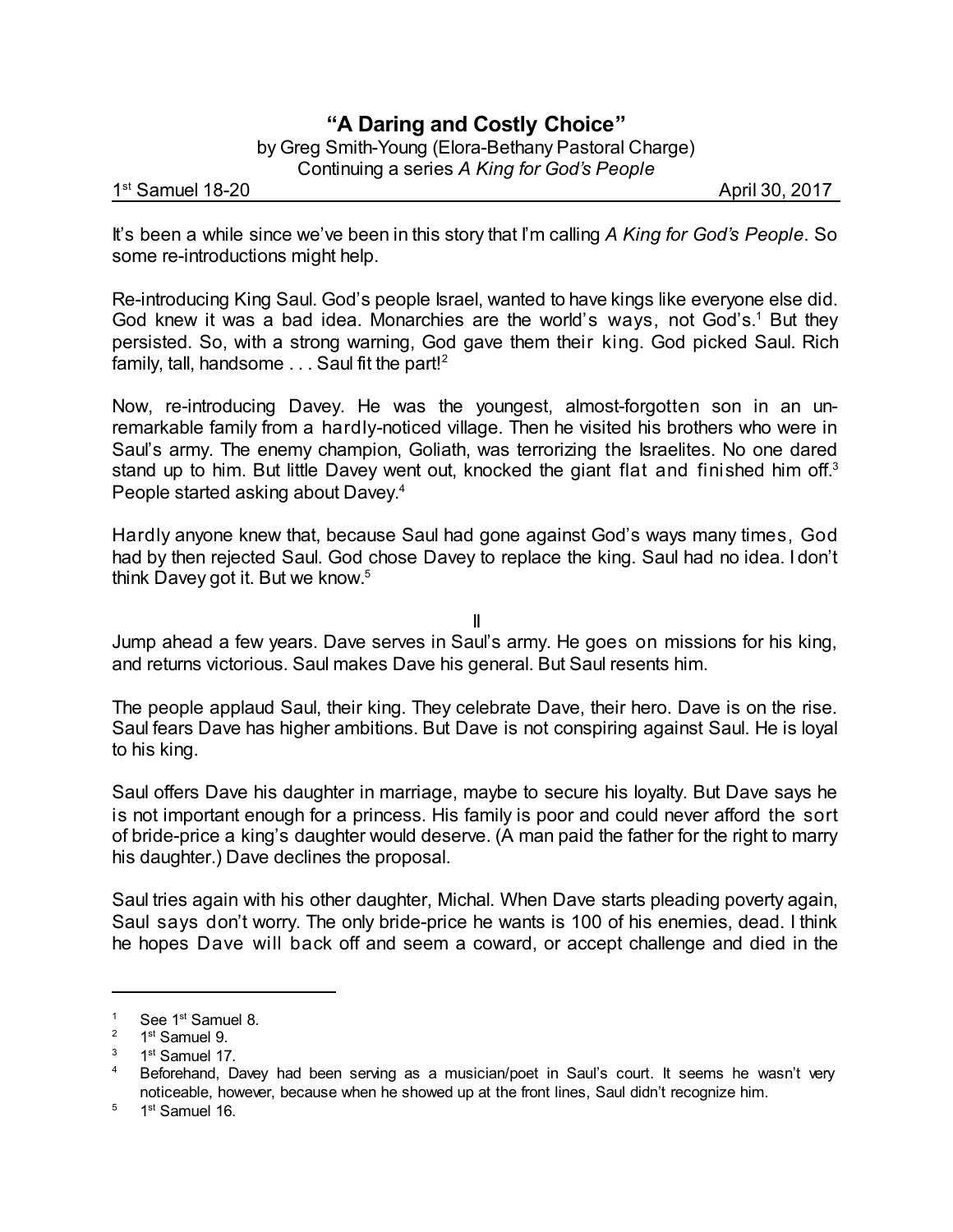attempt. Well, Dave goes to work and comes back with proof that he's slain, not onehundred, but two-hundred enemies.<sup>6</sup> Dave's legend grows. He marries Michal. Now he is in the royal family. Saul is more afraid!

The king turns to his heir. Of course Jonathan will side with his father, both for loyalty and to protect his own place in line for the throne. Saul expects Jonathan to help him against Dave.

But something has happened, something Saul knows nothing about.

. . . Jonathan's life became bound up with David's life, and Jonathan loved David as much as himself. From that point forward, Saul kept David in his service and wouldn't allow him to return to his father's household. And Jonathan and David made a covenant together because Jonathan loved David as much as himself. Jonathan took off the robe he was wearing and gave it to David, along with his armor, as well as his sword, his bow, and his belt. David went out and was successful in every mission Saul sent him to do. So Saul placed him in charge of the soldiers, and this pleased all the troops as well as Saul's servants.

> 1 st Samuel 18:1-5 Common English Bible

III

Jonathan and Dave have a deep, steadfast relationship. They are committed to each other. They are friends.

Might they be more? Folks have wondered. Were they lovers? Maybe they were. The Bible's descriptions certainly sound more intimate and personal than we are used to for guys who are simply "best buds." 7 *"Jonathan's life became bound up with David's life"* it says. *"Jonathan loved David as much as himself."* He bestowed on David his robe, his armour, his sword. Later, Dave will say,*"yourlove to me was extraordinary, surpassing the love of women."* 8

We need to remember, though, that how things sound to us can be quite different from their meaning in other times. In that culture, these words and actions between Dave and Jonathan were very much about a covenant. Yes, "love" can express affection. But love was also a political word. A ruler and a subordinate were said to "love" each other, without being "an item" or even friends. That's how they talked about political alliances. Kissing

 $6$  For the delicate nature of the proof he is told to show, and does, see 1<sup>st</sup> Samuel 18:45. For historical background to this practice, see V. Philips Long, "1 Samuel" in John H. Walton (ed), Zondervan Illustrated Bible Backgrounds Commentary Volume 2 (Grand Rapids: Zondervan, 2009), 354.

<sup>7</sup> [https://en.wikipedia.org/wiki/David\\_and\\_Jonathan](https://en.wikipedia.org/wiki/David_and_Jonathan)

<sup>&</sup>lt;sup>8</sup> 2<sup>nd</sup> Samuel 1:26.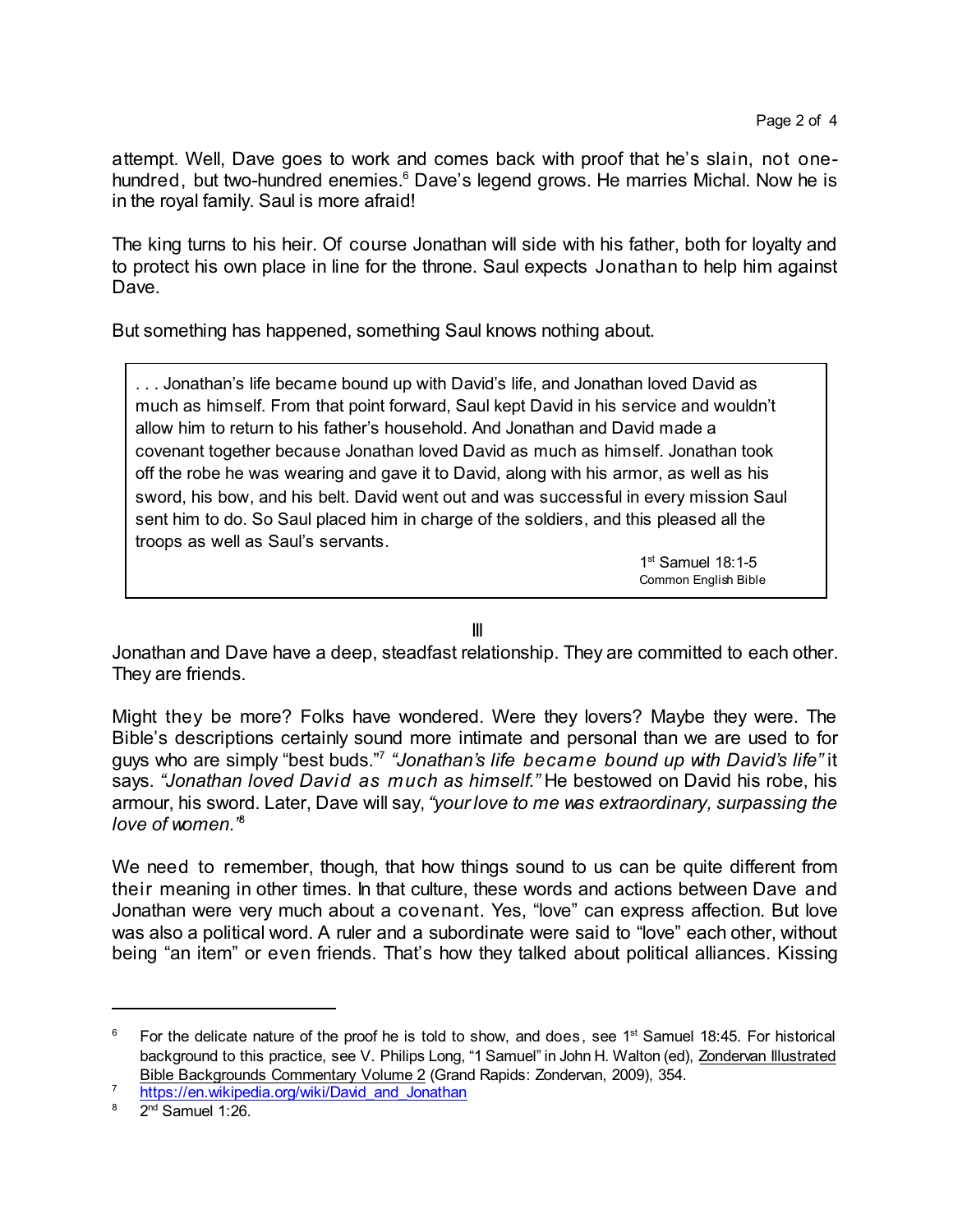could be romantic; it was also a pledge of loyalty, service, reconciliation and friendship.<sup>9</sup>

Jonathan and Dave are very good friends and maybe more. But the story emphasizes that they are allies. Here's what's remarkable. Jonathan is probably older, has more power, much higher status, and is successful.<sup>10</sup> Yet he binds himself to Dave in a covenant alliance of equals. There is even a sense that he transfers what is his to Dave . . . including his right to be king. $11$ 

 $N$ 

King Saul knows none of this. He is becoming more hostile toward Dave. He publicly hints that his general should be killed. *"Will no one rid me of this turbulent general?"* he might have said.<sup>12</sup> But Jonathan contradicts his father and king in public, and defends Dave. Saul tries to kill Dave himself. Dave flees. Saul orders Dave's arrest. Dave gets away, helped by his wife (and Saul's daughter). Saul sends assassination squads after Dave. Each one, however, gets caught up in an explosion of religious exuberance you'd expect at a holyroller prayer meeting. Saul himself comes, and the Spirit of God takes him over too.<sup>13</sup>

Saul's plans against Dave fail. Of course they do. We know that his struggle is really against God. God has chosen Dave.

Jonathan finds Dave in hiding. And he promises again to stand with his friend and ally against his king and father.

Then Jonathan told David, "I pledge by the Lord God of Israel that I will question my father by this time tomorrow or on the third day. If he seems favourable toward David, I will definitely send word and make sure you know. But if my father intends to harm you, then may the Lord deal harshly with me, Jonathan, and worse still if I don't tell you right away so that you can escape safely. May the Lord be with you as he once was with my father. If I remain alive, be loyal to me. But if I die, don't ever stop being loyal to my household. Once the Lord has eliminated all of David's enemies from the earth, if Jonathan's name is also eliminated, then the Lord will seek retribution from David!" So Jonathan again made a pledge to David because he loved David as much as himself.

> 1 st Samuel 20:12-17 Common English Bible

<sup>&</sup>lt;sup>9</sup> Long, 472.

 $10$  I infer that Jonathan is older that David, because he is regularly described as fighting in Saul's army, alongside his father, before the young David arrives at the front lines in 1<sup>st</sup> Samuel 17.

 $11$  Long, 353.<br> $12$  Mords Kin

<sup>12</sup> Words King Henry II of England is supposed to have said about Archbishop Thomas Becket. Henry's henchmen took the hint, and killed the bishop. [https://en.wikipedia.org/wiki/Thomas\\_Becket#Assassination](https://en.wikipedia.org/wiki/Thomas_Becket#Assassination)

 $13$  All this is related in 1<sup>st</sup> Samuel 19.